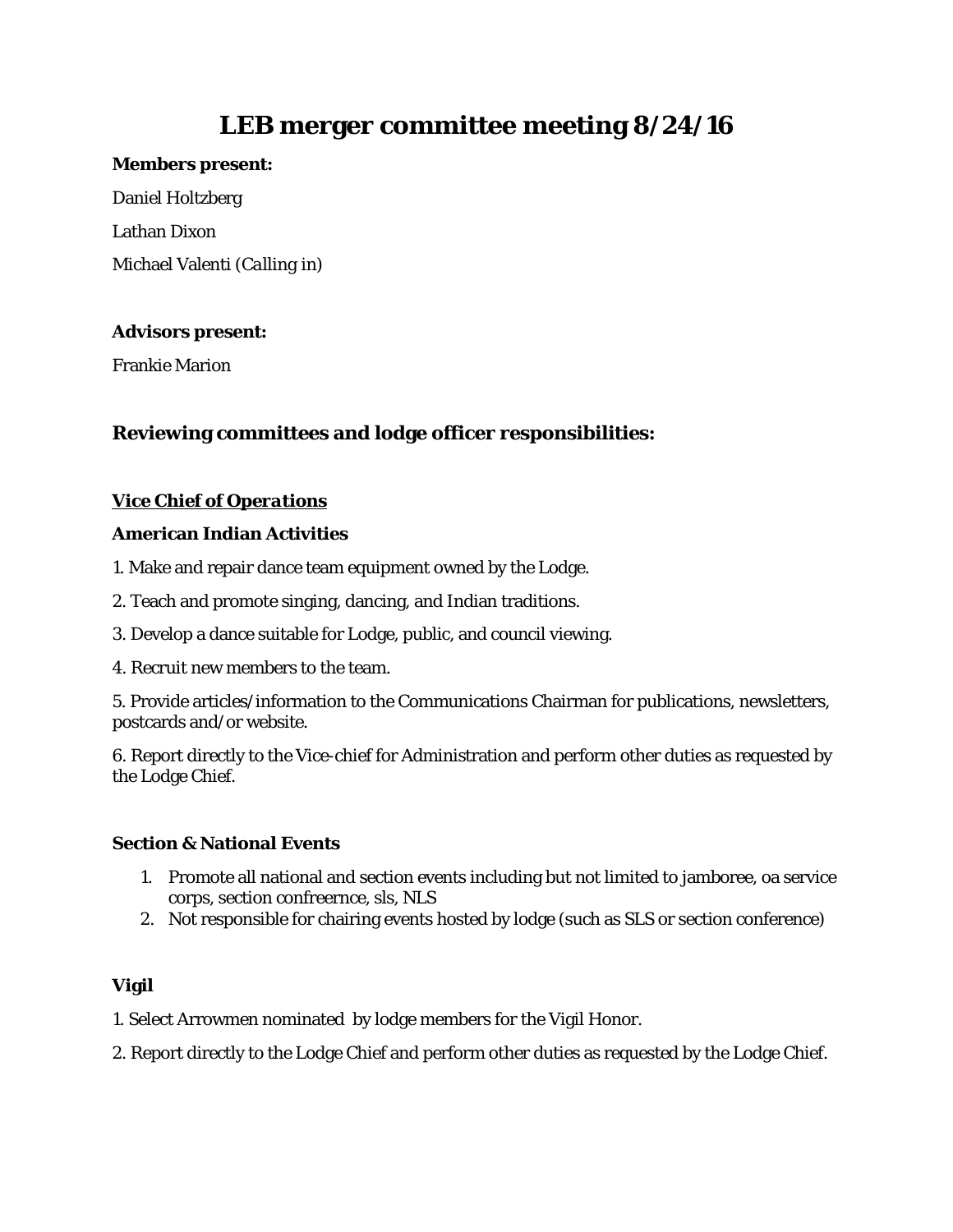## **Food service**

- 1. Ordering and preparing food at events
- 2. Order food and items needed for meals at Lodge functions.
- 3. Prepare and distribute food at all Lodge functions.
- 4. Be responsible for the cleanliness of the kitchen and dining facilities.

5. Report directly to the Vice-chief for Operation and perform other duties as requested by the Lodge Chief.

## **Event program**

1. Event program committee is responsible for planning and executing program at lodge functions. Program includes games & activities (excluding training)

2. Responsible for running afternoon and evening program at Lodge weekends.

## **Training**

- 1. Responsible for training the members of the lodge
- 2. Responsible for planning and running the annual Lodge leadership development
- 3. Responsible for planning and executing training sessions at lodge functions

#### **Service**

- 1. Communicating with camp ranger and property manager to plan and execute lodge service on council properties (Lodge or council function)
- 2. Plan and execute an annual day of service that is open to Council and Lodge members preferably off council owned property

# **First aid**

- 1. Checking medical forms at event registration
- 2. Collect and maintain medical records
- 3. Coordinate with all pertinent committees to accommodate medical needs

# *Vice chief of Membership*

#### **OA Troop Representative**

- 1. Responsible for communicating and meeting with all OATR in lodge/ council
- 2. Plan and execute quality troop representative trainings